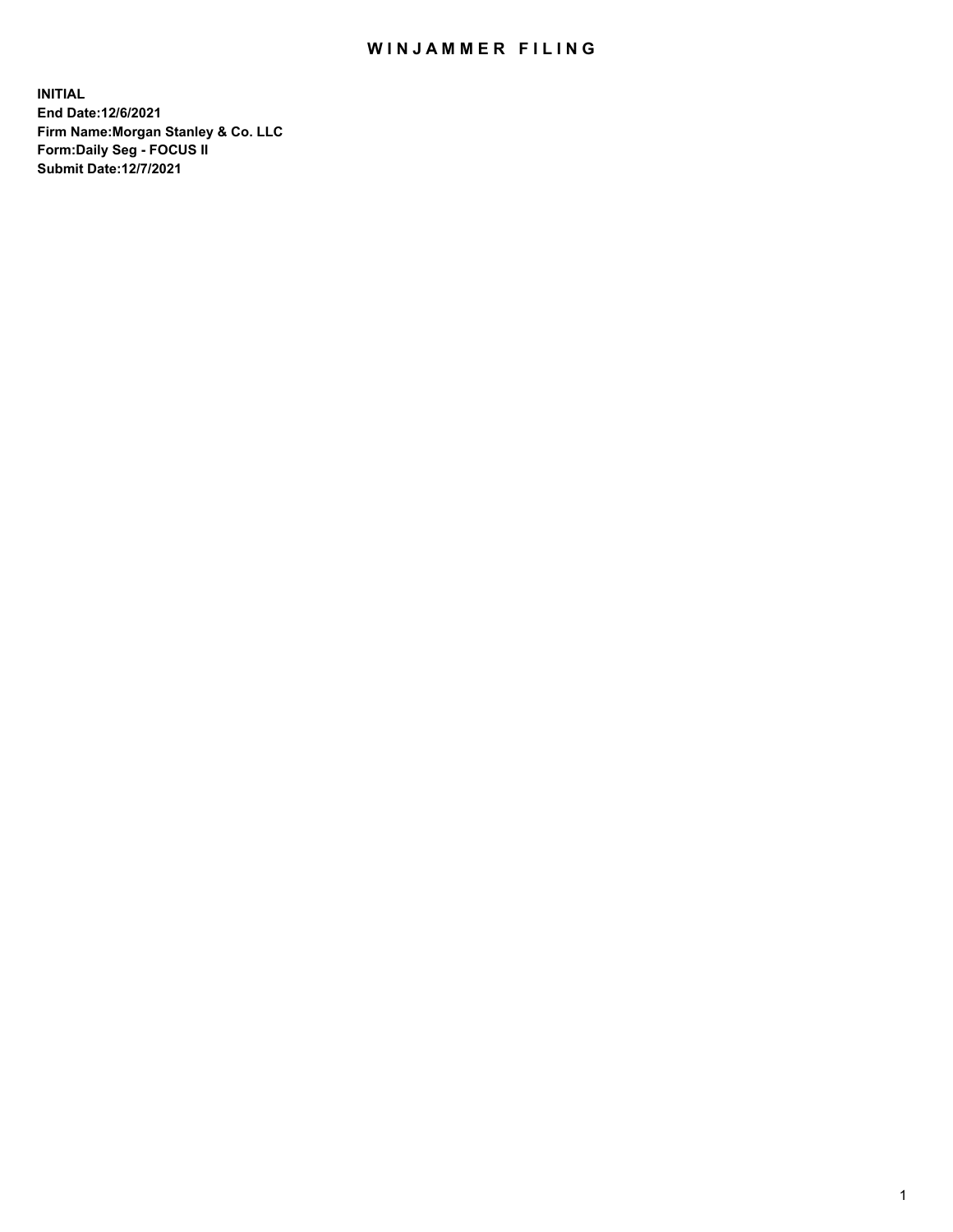**INITIAL End Date:12/6/2021 Firm Name:Morgan Stanley & Co. LLC Form:Daily Seg - FOCUS II Submit Date:12/7/2021 Daily Segregation - Cover Page**

| Name of Company                                                                                                                                                                                                                                                                                                                | Morgan Stanley & Co. LLC                               |
|--------------------------------------------------------------------------------------------------------------------------------------------------------------------------------------------------------------------------------------------------------------------------------------------------------------------------------|--------------------------------------------------------|
| <b>Contact Name</b>                                                                                                                                                                                                                                                                                                            | <b>Ikram Shah</b>                                      |
| <b>Contact Phone Number</b>                                                                                                                                                                                                                                                                                                    | 212-276-0963                                           |
| <b>Contact Email Address</b>                                                                                                                                                                                                                                                                                                   | Ikram.shah@morganstanley.com                           |
| FCM's Customer Segregated Funds Residual Interest Target (choose one):<br>a. Minimum dollar amount: : or<br>b. Minimum percentage of customer segregated funds required:%; or<br>c. Dollar amount range between: and; or<br>d. Percentage range of customer segregated funds required between:% and%.                          | 235,000,000<br><u>0</u><br>0 Q<br><u>00</u>            |
| FCM's Customer Secured Amount Funds Residual Interest Target (choose one):<br>a. Minimum dollar amount: ; or<br>b. Minimum percentage of customer secured funds required:%; or<br>c. Dollar amount range between: and; or<br>d. Percentage range of customer secured funds required between:% and%.                            | 140,000,000<br><u>0</u><br><u>00</u><br>0 <sub>0</sub> |
| FCM's Cleared Swaps Customer Collateral Residual Interest Target (choose one):<br>a. Minimum dollar amount: ; or<br>b. Minimum percentage of cleared swaps customer collateral required:% ; or<br>c. Dollar amount range between: and; or<br>d. Percentage range of cleared swaps customer collateral required between:% and%. | 92,000,000<br><u>0</u><br><u>00</u><br>0 <sub>0</sub>  |

Attach supporting documents CH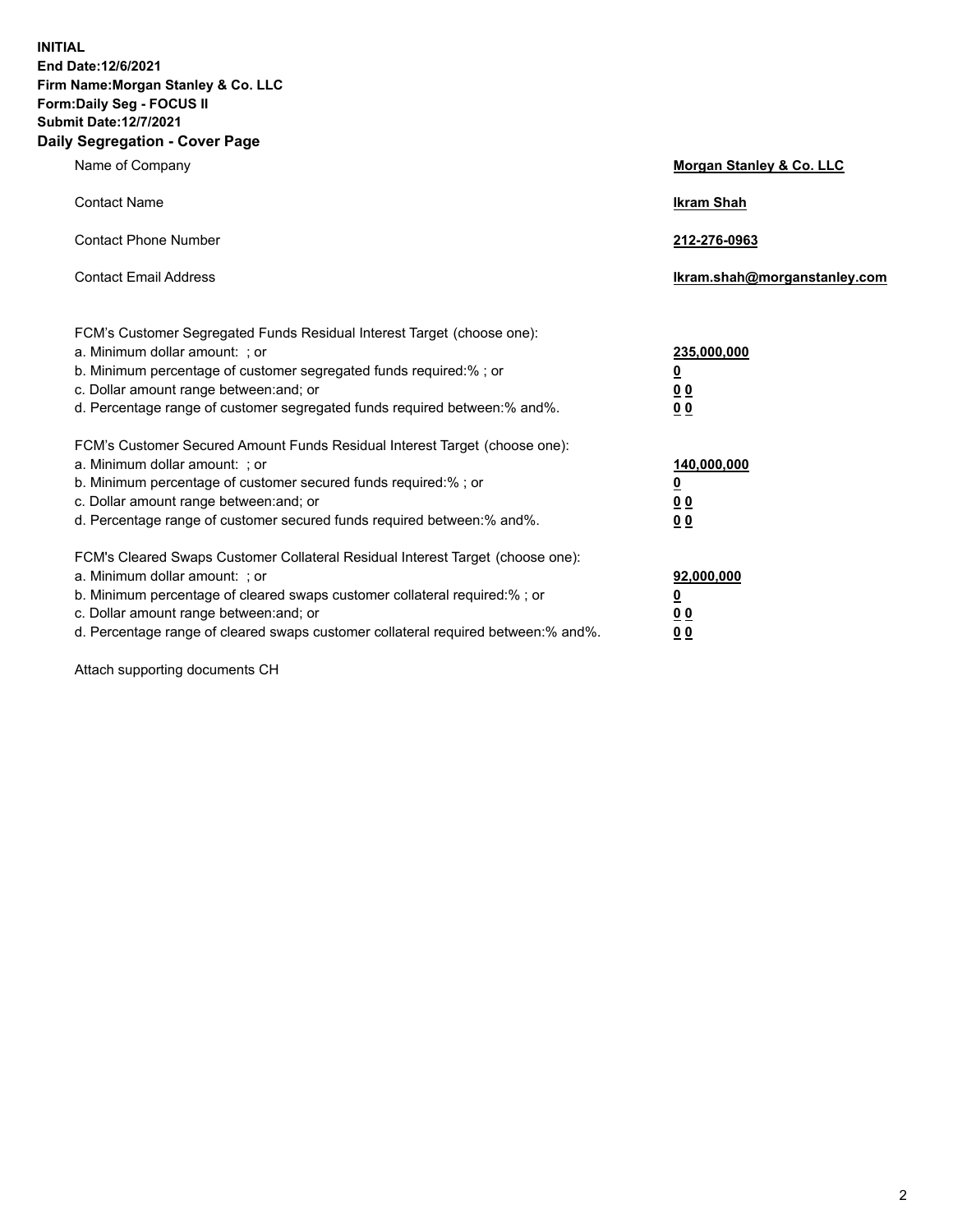## **INITIAL End Date:12/6/2021 Firm Name:Morgan Stanley & Co. LLC Form:Daily Seg - FOCUS II Submit Date:12/7/2021**

**Daily Segregation - Secured Amounts** Foreign Futures and Foreign Options Secured Amounts Amount required to be set aside pursuant to law, rule or regulation of a foreign government or a rule of a self-regulatory organization authorized thereunder 1. Net ledger balance - Foreign Futures and Foreign Option Trading - All Customers A. Cash **6,007,678,539** [7315] B. Securities (at market) **1,682,378,118** [7317] 2. Net unrealized profit (loss) in open futures contracts traded on a foreign board of trade **-459,750,160** [7325] 3. Exchange traded options a. Market value of open option contracts purchased on a foreign board of trade **31,142,468** [7335] b. Market value of open contracts granted (sold) on a foreign board of trade **-18,167,603** [7337] 4. Net equity (deficit) (add lines 1. 2. and 3.) **7,243,281,362** [7345] 5. Account liquidating to a deficit and account with a debit balances - gross amount **53,112,819** [7351] Less: amount offset by customer owned securities **-51,973,471** [7352] **1,139,348** 6. Amount required to be set aside as the secured amount - Net Liquidating Equity Method (add lines 4 and 5) 7. Greater of amount required to be set aside pursuant to foreign jurisdiction (above) or line 6. FUNDS DEPOSITED IN SEPARATE REGULATION 30.7 ACCOUNTS 1. Cash in banks A. Banks located in the United States **390,129,277** [7500] B. Other banks qualified under Regulation 30.7 **359,895,689** [7520] **750,024,966** 2. Securities A. In safekeeping with banks located in the United States **422,723,692** [7540] B. In safekeeping with other banks qualified under Regulation 30.7 **76,082,035** [7560] **498,805,727** 3. Equities with registered futures commission merchants A. Cash **7,031,085** [7580] B. Securities **0** [7590] C. Unrealized gain (loss) on open futures contracts **-2,010,508** [7600] D. Value of long option contracts **0** [7610] E. Value of short option contracts **0** [7615] **5,020,577** [7620] 4. Amounts held by clearing organizations of foreign boards of trade A. Cash **0** [7640] B. Securities **0** [7650] C. Amount due to (from) clearing organization - daily variation **0** [7660] D. Value of long option contracts **0** [7670] E. Value of short option contracts **0** [7675] **0** [7680] 5. Amounts held by members of foreign boards of trade A. Cash **5,467,271,471** [7700] B. Securities **1,183,572,390** [7710] C. Unrealized gain (loss) on open futures contracts **-457,739,652** [7720] D. Value of long option contracts **31,142,468** [7730] E. Value of short option contracts **-18,167,603** [7735] **6,206,079,074**

- 6. Amounts with other depositories designated by a foreign board of trade **0** [7760]
- 7. Segregated funds on hand **0** [7765]
- 8. Total funds in separate section 30.7 accounts **7,459,930,344** [7770]
- 9. Excess (deficiency) Set Aside for Secured Amount (subtract line 7 Secured Statement Page 1 from Line 8)
- 10. Management Target Amount for Excess funds in separate section 30.7 accounts **140,000,000** [7780]
- 11. Excess (deficiency) funds in separate 30.7 accounts over (under) Management Target **75,509,634** [7785]

**0** [7305]

[7354] **7,244,420,710** [7355]

**7,244,420,710** [7360]

[7530]

[7570]

[7740] **215,509,634** [7380]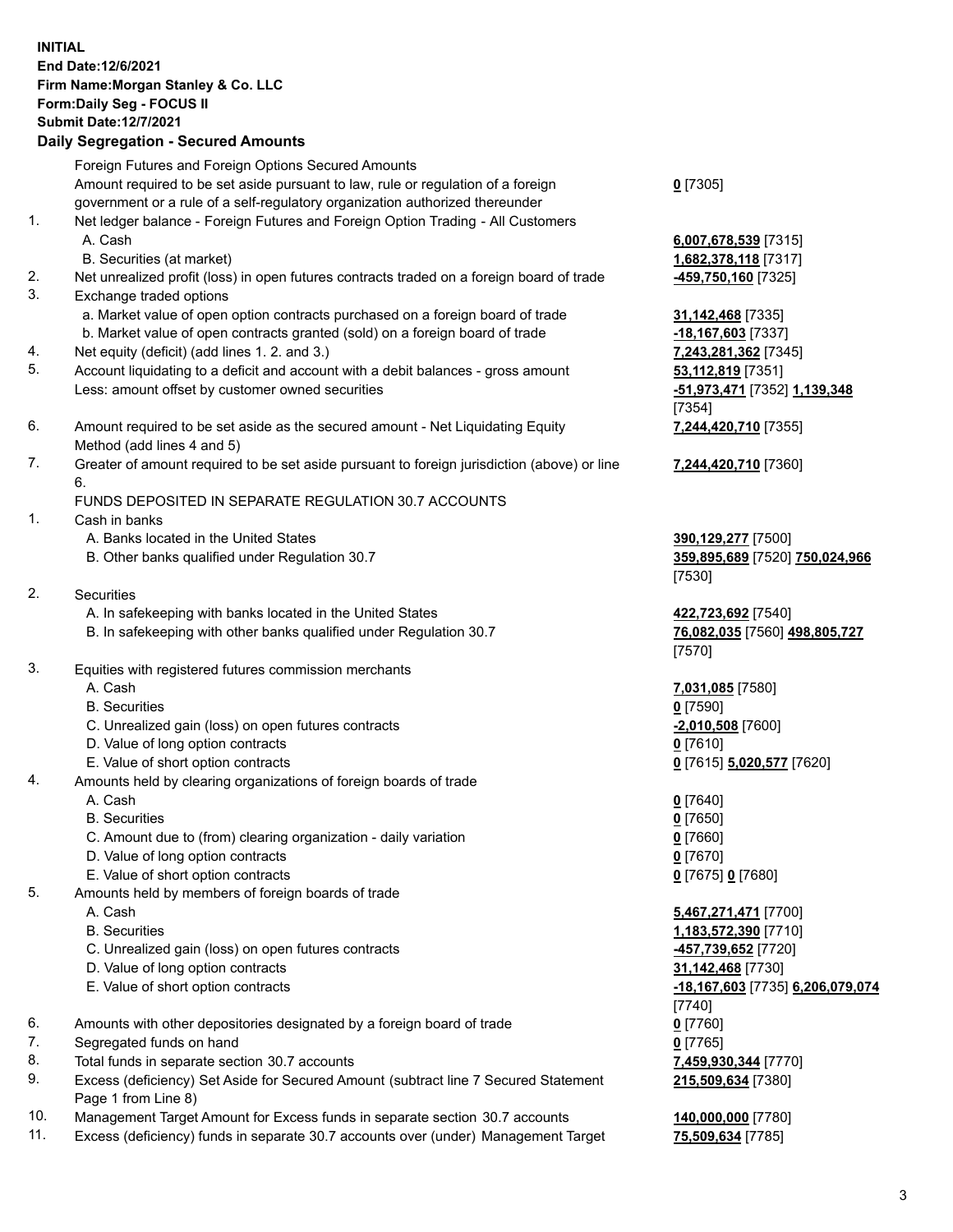**INITIAL End Date:12/6/2021 Firm Name:Morgan Stanley & Co. LLC Form:Daily Seg - FOCUS II Submit Date:12/7/2021 Daily Segregation - Segregation Statement** SEGREGATION REQUIREMENTS(Section 4d(2) of the CEAct) 1. Net ledger balance A. Cash **16,622,113,721** [7010] B. Securities (at market) **7,811,129,248** [7020] 2. Net unrealized profit (loss) in open futures contracts traded on a contract market **672,156,930** [7030] 3. Exchange traded options A. Add market value of open option contracts purchased on a contract market **1,042,978,630** [7032] B. Deduct market value of open option contracts granted (sold) on a contract market **-753,352,898** [7033] 4. Net equity (deficit) (add lines 1, 2 and 3) **25,395,025,631** [7040] 5. Accounts liquidating to a deficit and accounts with debit balances - gross amount **585,908,841** [7045] Less: amount offset by customer securities **-584,752,046** [7047] **1,156,795** [7050] 6. Amount required to be segregated (add lines 4 and 5) **25,396,182,426** [7060] FUNDS IN SEGREGATED ACCOUNTS 7. Deposited in segregated funds bank accounts A. Cash **2,679,707,787** [7070] B. Securities representing investments of customers' funds (at market) **0** [7080] C. Securities held for particular customers or option customers in lieu of cash (at market) **3,320,471,686** [7090] 8. Margins on deposit with derivatives clearing organizations of contract markets A. Cash **15,016,519,089** [7100] B. Securities representing investments of customers' funds (at market) **0** [7110] C. Securities held for particular customers or option customers in lieu of cash (at market) **4,340,872,996** [7120] 9. Net settlement from (to) derivatives clearing organizations of contract markets **-22,592,933** [7130] 10. Exchange traded options A. Value of open long option contracts **1,042,978,630** [7132] B. Value of open short option contracts **-753,352,898** [7133] 11. Net equities with other FCMs A. Net liquidating equity **13,600,849** [7140] B. Securities representing investments of customers' funds (at market) **0** [7160] C. Securities held for particular customers or option customers in lieu of cash (at market) **0** [7170] 12. Segregated funds on hand **149,784,566** [7150] 13. Total amount in segregation (add lines 7 through 12) **25,787,989,772** [7180] 14. Excess (deficiency) funds in segregation (subtract line 6 from line 13) **391,807,346** [7190]

- 15. Management Target Amount for Excess funds in segregation **235,000,000** [7194]
- 16. Excess (deficiency) funds in segregation over (under) Management Target Amount Excess

**156,807,346** [7198]